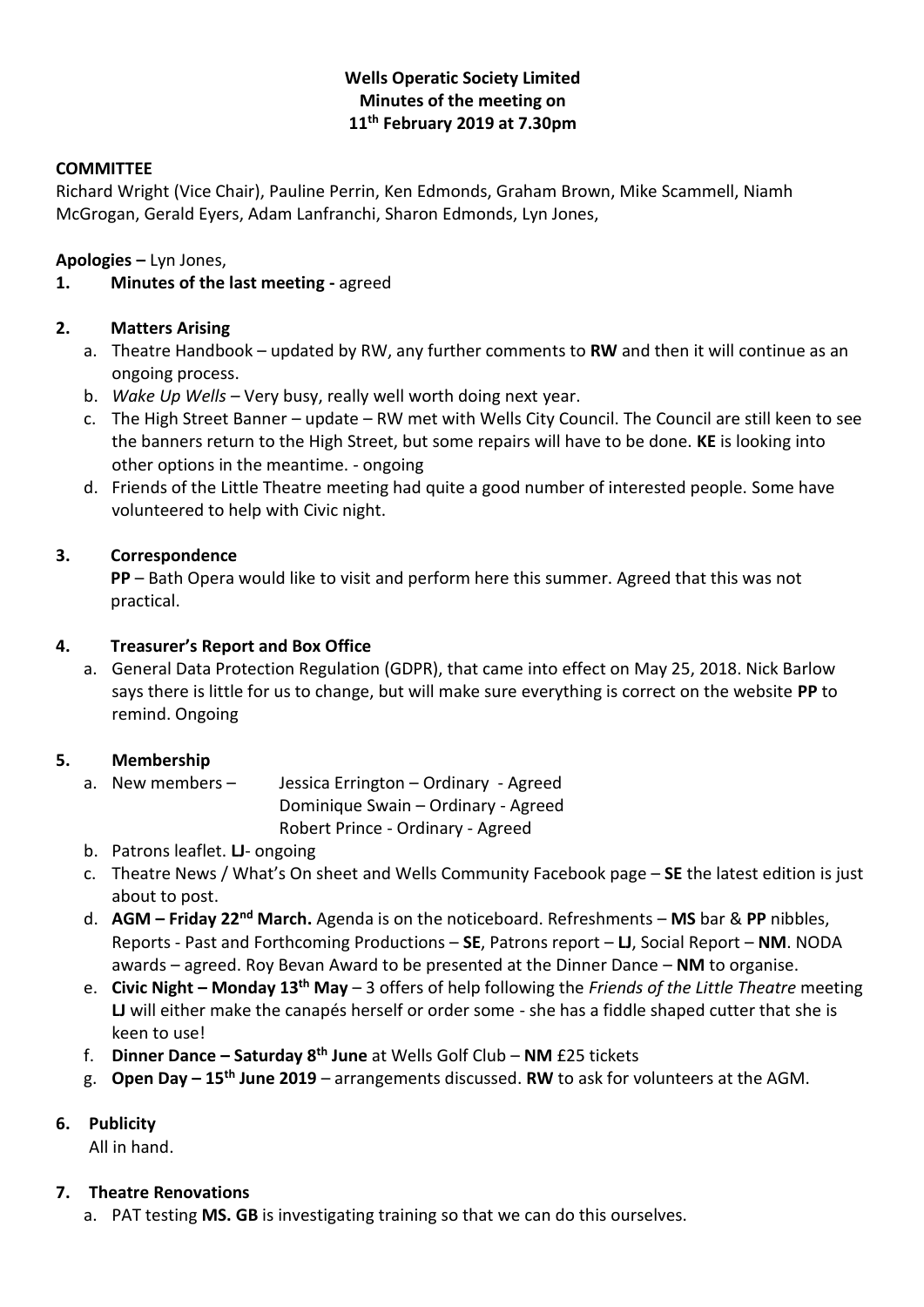- b. New signs and billboards at the front of the theatre and on Chamberlain Street. Db+Paul architects have advised contractors. **RW** to start the process of costings – ongoing.
- c. Tree yellow line edge. **GB** to order paint and sign. ongoing
- d. Chamberlain Street doors. **AL and GB.** £740 woodwork frames, £126 fittings, £432 glass, total £1318 Steve Wilcox carpenter to be instructed. Agreed to go ahead.
- e. Rear doors and break in repairs are all complete, thanks to RW for arranging this. All done.
- f. Moths in the wardrobe. **SE** has had a quote of £125 + VAT plus £50 per room. Is waiting for other quotes to come in. ongoing
- g. CCVT and security lights. **AL** ongoing
- h. Arrangements to remove D1 and D2 when the disabled seat is sold. **GB** to talk to Norman as needed. Agreed.
- i. The 'loan' wheelchair seems to have disappeared? **RW** to look at getting another. ongoing

# **8. Productions/Hire.**

**Hires in February, March and April 2019.** See Bar Calendar for details. The person responsible is in bold.

Small Steps x 2 – **GE /SE** Cosmo group – **GE /SE** U3A walking group – **GE /SE** One Act Play rehearsals – **Doreen Grant** The Opposite Sex rehearsals – **KE** Fiddler rehearsals – **GB** AGM - **GE**

- **March 6th -9 th 2019 – The Opposite Sex** by David Tristram. Director **KE.** Stage manager **MS,**  Lighting – **GB,** Costume - **KE,** Prompt - **Jackie Watts**, Properties – **KE**, Ticket Price – **£8**, Rehearsal schedule – **agreed.** FoH manager – **Sally Trayhurn.**
- **May 13th -18th 2019 – Fiddler on the Roof.** Rights received. Director **Lois Harbinson,** Assistant Director – **Adam Lanfranchi**, Producer - **Graham Brown**, MD – **Sheila Ross,** Choreography - **Eden Simpson**, SM – **Emma Russell,** Set Designer – **Emma Russell**, Lighting – **GB**, Sound – **Adrian Mitchell**, Costumes - **Louise Sansam**, Prompt – **Freda Brown**, Props – **Lesley Ricketts,** Make up – **Helen and Julie Makin**, Budget – **agreed**, Publicity - **KE**, Ticket Price – **£13 and £10**, Rehearsal schedule – **agreed,** FoH manager – **Sally Trayhurn. Tickets go live on the Saturday after the play**  *Opposite Sex* **finishes.**
- **Sept 18-21st 2019 – Anne of Green Gables** by Lucy Montgomery, Director **Bobby Bass**, Producer **NM**, Stage manager – **Charlie Watkins**, Lighting - **GB**, Prompt – **FB**, Budget - **tba**, Ticket Price – **£11 and £9**, Rehearsal schedule – **agreed,** FoH manager – **Sally Trayhurn. Tickets go live on?**
- **Dec 14th–21st 2019 - Wind in the Willows** by Fellowes, Drew and Styles, Director **Kate Lynch**, Assistant Director – **?**, Producer **– Alisa Creaser**, MD – **Sheila Ross,** Choreography - **Tina Eyers**, SM – **Chris Spray,** Set Designer – **Mark Wall**, Lighting – **?**, Sound – **Adrian Mitchell**, Costumes - ? , Prompt – **?**, Props – **Penny Bonetti and Catriona Eagle**, Make up – **?**, Budget – **tba** (agreed to set for a 'Spring Show'), Publicity - **KE**, Photos and programme – **AL and Emma Russell,** Children's chaperone **– Doreen Grant,** Ticket Price – **tba**, Rehearsal schedule –**agreed,** FoH manager – **Sally Trayhurn. Tickets go live on?**
- **March 2020** any ideas?
- **May 4th -9th 2020 Big Fish** John August/Andrew Lippa, Director **Niamh McGrogan**, Assistant Director – **?**, Producer **– Doreen Grant**, MD – **Sheila Ross,** Choreography – **Eden Simpson**, SM – **?,**  Set Designer – **?**, Lighting – **?**, Sound – **?**, Costumes – **Louise Sansam**, Prompt – **Freda Brown**, Props – **Jo Scammell and Vicky Orman**, Make up – **?**, Budget – **tba**, Publicity - **?**, Ticket Price – **tba**, Rehearsal schedule – **tba,** FoH manager – **Sally Trayhurn. Tickets go live on?**
- **September 2020 –The Tempest.** Director **- Jon Sansam**
- **Dec 2020 – KE to direct a Pantomime -** Vicky to write it.
- **March 2021** any ideas?